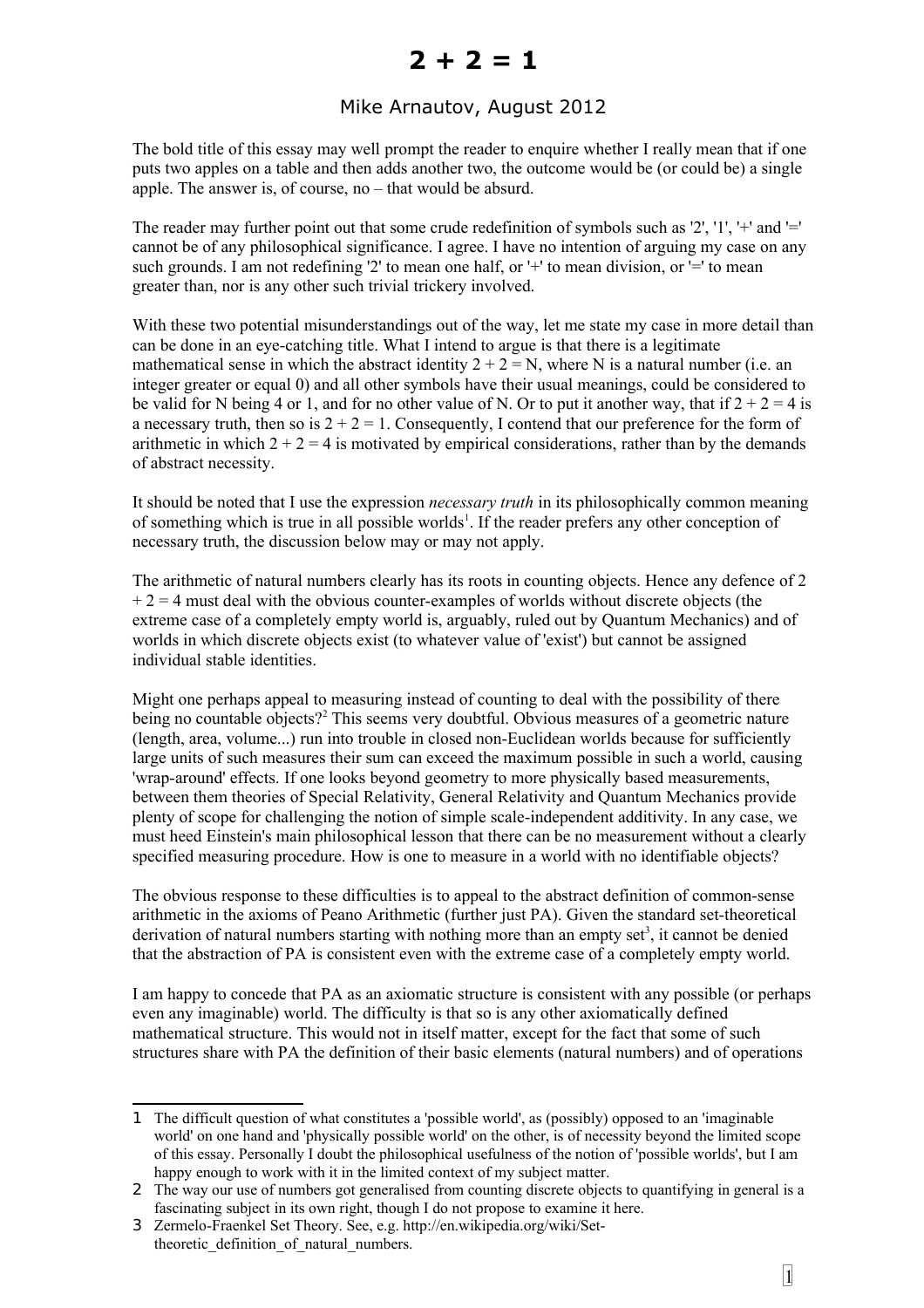performed on those basic elements (addition, multiplication and – implicit in PA – subtraction and division).

The Appendix lists the axioms of a formal definition of PA, and shows how a change to a single axiom transforms it into a definition of modular arithmetic to base N (further just MA(N)), or more popularly, into clock arithmetic, in which numbers 'wrap around' after the first N numbers. For sufficiently large values of N, MA(N) is for all practical purposes indistinguishable from PA.<sup>[4](#page-1-0)</sup> In fact PA can be understood as the limit of MA(N) as N goes to infinity (see the Appendix).

Modular arithmetic to base N is most easily thought of as an equivalent of PA, but with every number and every result of a calculation being replaced by the remainder of integer division of that number by the base number N. This is, in fact, how the MA family was originally defined and studied<sup>[5](#page-1-1)</sup>, but this model of modular arithmetic, and indeed the nomenclature of  $MA(N)$  arising from it, is in one sense deeply misleading. It suggests that the existence of MA(N) is parasitic on PA, in that we need full PA (or at least an MA to some higher base) to perform our calculations and then work out the result in  $MA(N)$ . Worse, the very notation of  $MA(N)$  uses the number N, which by definition does not exist within the MA(N) arithmetic, since the remainder of integer division of any number by N is necessarily smaller than N. However, as the Appendix shows MA(N) can be defined without any dependency on PA or any MA to a higher base than N.

The key point is that PA axioms are of necessity inductive in their definition of natural numbers and of operators acting on those numbers. This enables PA to capture an infinite structure in a finite set of axioms. Thus natural numbers are defined by defining the lowest natural number (zero in the modern version, even though in the past zero used to be excluded from the natural numbers set), and then demanding that each natural number has a successor (or 'next') natural number – there can be no reference to 'incrementing by 1', because at this stage neither the operation of addition, nor the number one have been defined as yet. The difference between PA and  $MA(N)$  is trivially simple. One of the axioms of PA states that there is no natural number such that its successor is 0. In MA(N) this is replaced by the axiom stating that there is a specific natural number (N-1 in PA nomenclature), the successor of which is 0. No other axiom changes are required for the shift from PA to MA(N).

It follows, that MA(N) only has N elements in its set of natural numbers, but those elements are defined in *exactly* the same manner as the corresponding elements of PA. Furthermore, the inductive definitions of addition and multiplication are in no way affected by the above axiom change. Similarly, there is no change to the equality relationship.

Modular arithmetic has been extensively studied by mathematicians, and it is well known that not all MA(N) structures are 'well behaved'. The axioms of PA do not define inverse operations of subtraction and division, for the simple reason that inversion of addition and multiplication is unproblematic in PA. By contrast, in MA(N) division need not be well defined. E.g. in MA(12)  $4 *$  $1 = 4$ , but so is  $4 * 4$ , hence  $4 / 4$  could be either 1 or 4. However, such problems only arise when N is not a prime number and thus can be dealt with by considering only modular arithmetics to a prime base, of which there are still infinitely many.

We are now ready to tackle the equation  $2 + 2 = N$  in modular arithmetic. On the one hand, in order for MA(N) to have number 2 at all, N must be greater than 2. On the other hand, if N is greater than 4, then  $2 + 2 = 4$ . For any anomalies to arise, we must have  $2 < N \le 4$ , where N is a prime number. And indeed, 3 is a prime number satisfying the condition and  $2 + 2 = 1$  in MA(3).

Thus we have:

 MA(N) (where N is a prime) is a well defined arithmetic, sharing *all* of the PA axioms except the one which guarantees there being an infinite number of natural numbers.

<span id="page-1-0"></span><sup>4</sup> For N exceeding by many orders of magnitude the estimated number of atoms in the visible universe, it is unclear how one could distinguish between PA and MA(N) even in principle. In practice, one does not need to go to such extremes. Digital computers embody a variant of modular arithmetic for much lover values of N  $(2^{64}$  in the case of 64-bit architectures – this may not be a prime number, but division trouble is avoided by adding additional constraints).

<span id="page-1-1"></span><sup>5</sup> By Leonard Euler, in about 1750.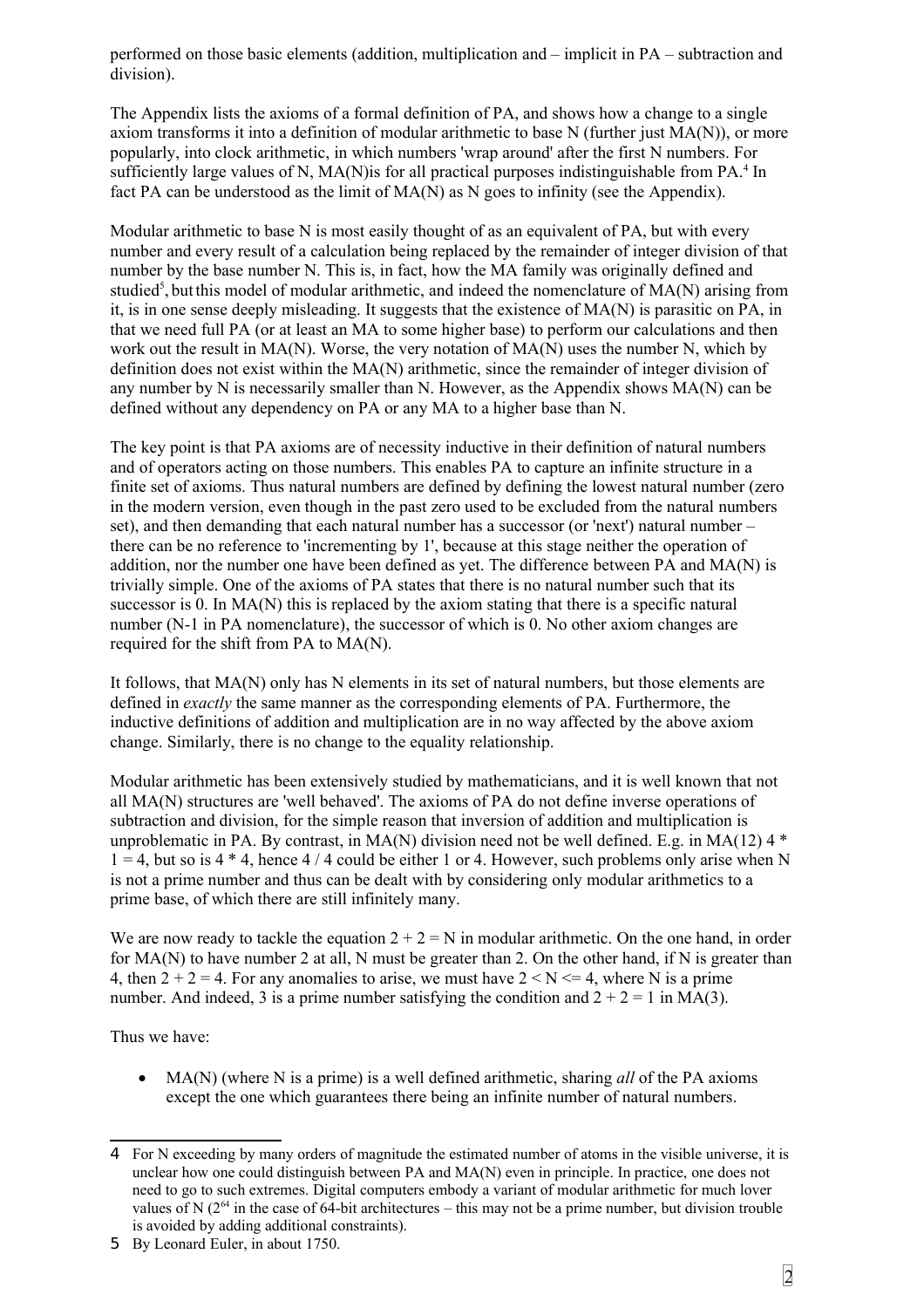- $\bullet$  2 + 2 has no meaning in MA(2), has the value of 1 in MA(3) and the value of 4 for any MA(N) where N is a prime greater than 3 (and also in PA, which is a limit case of  $MA(N)$ ).
- Since MA(3) is an abstract axiomatic structure, its philosophical status is no different from that of PA, which is also an abstract axiomatic structure: if PA is necessarily true then so is MA(3) (and if not, not).
- $\bullet$  2 + 2 = 4 is necessarily true within the context of PA and necessarily false within the context of MA(3).
- $\bullet$   $2 + 2 = 1$  is necessarily true within the context of MA(3) and necessarily false within the context of PA.
- $\bullet$  Hence if  $2 + 2 = 4$  is deemed to be necessarily true, then there is no *a priori* reason to deny the same status to  $2 + 2 = 1$ .
- However, if something is necessarily true in one context and necessarily false in another, philosophically equivalent context, then it cannot be necessarily true independently of its context..
- It follows that neither  $2 + 2 = 4$  as such, nor  $2 + 2 = 1$  as such can be necessarily true.

Thus the reason we prefer PA over MA(N) for relatively small values of N is clearly a pragmatic one: two apples and two apples make four apples, not one. We have no *a priori* reasons for that preference. In other words:  $2 + 2 = 4$  is an empirical truth.

## **Appendix**

Here are the PA axioms (adapted from Wikipedia $6$ ):

- 0. 0 is a natural number.
- 1. For every natural number  $x, x = x$ . That is, equality is reflexive.
- 2. For all natural numbers x and  $\psi$ , if  $x = \psi$ , then  $\psi = x$ . That is, equality is symmetric.
- 3. For all natural numbers *x*, *y* and *z*, if  $x = y$  and  $y = z$ , then  $x = z$ . That is, equality is transitive.
- 4. For all *a* and *b*, if *a* is a natural number and  $a = b$ , then *b* is also a natural number. That is, natural numbers are closed under equality.
- 5. For every natural number *n*, *S(n)* is a natural number. That is, every natural number has an immediately succeeding natural number.
- 6. For every natural number *n*,  $S(n) = 0$  is false. That is, there is no natural number whose successor is 0.
- 7. For all natural numbers *m* and *n*, if  $S(m) = S(n)$ , then  $m = n$ . That is, S is an injection.
- 8. If *K* is a set of natural numbers such that 0 is in *K* and for every natural number, if *n* is in *K*, then *S(n)* is in *K*, then *K* contains all natural numbers. That is, mathematical induction works.
- 9. For every natural number  $a$ ,  $a + 0 = a$ . That is, 0 is the null element of addition.
- 10. For all natural numbers *a* and *b*,  $a + S(b) = S(a + b)$ . That is, addition is defined inductively.
- 11. For every natural number  $a$ ,  $a * 0 = 0$ . That is, 0 is the dominant element of multiplication.
- 12. For all natural numbers *a* and *b*,  $a * S(b) = a + (a * b)$ . That is, multiplication is defined inductively.

Operators of subtraction and division are straightforward inverses of addition and multiplication respectively, and as such are not explicitly defined by PA axioms. This is possible because in PA the result of dividing *a* by *b* is either undefined (there is no *c* such that  $b * c = a$ ), or uniquely defined (there is just one such *c*).

The above definition can be modified to define modular arithmetic to base  $N + 1$  by changing Axiom 6 to

6. There is a natural number *N* such that  $S(N) = 0$ .

<span id="page-2-0"></span><sup>6</sup> http://en.wikipedia.org/wiki/Peano\_axioms